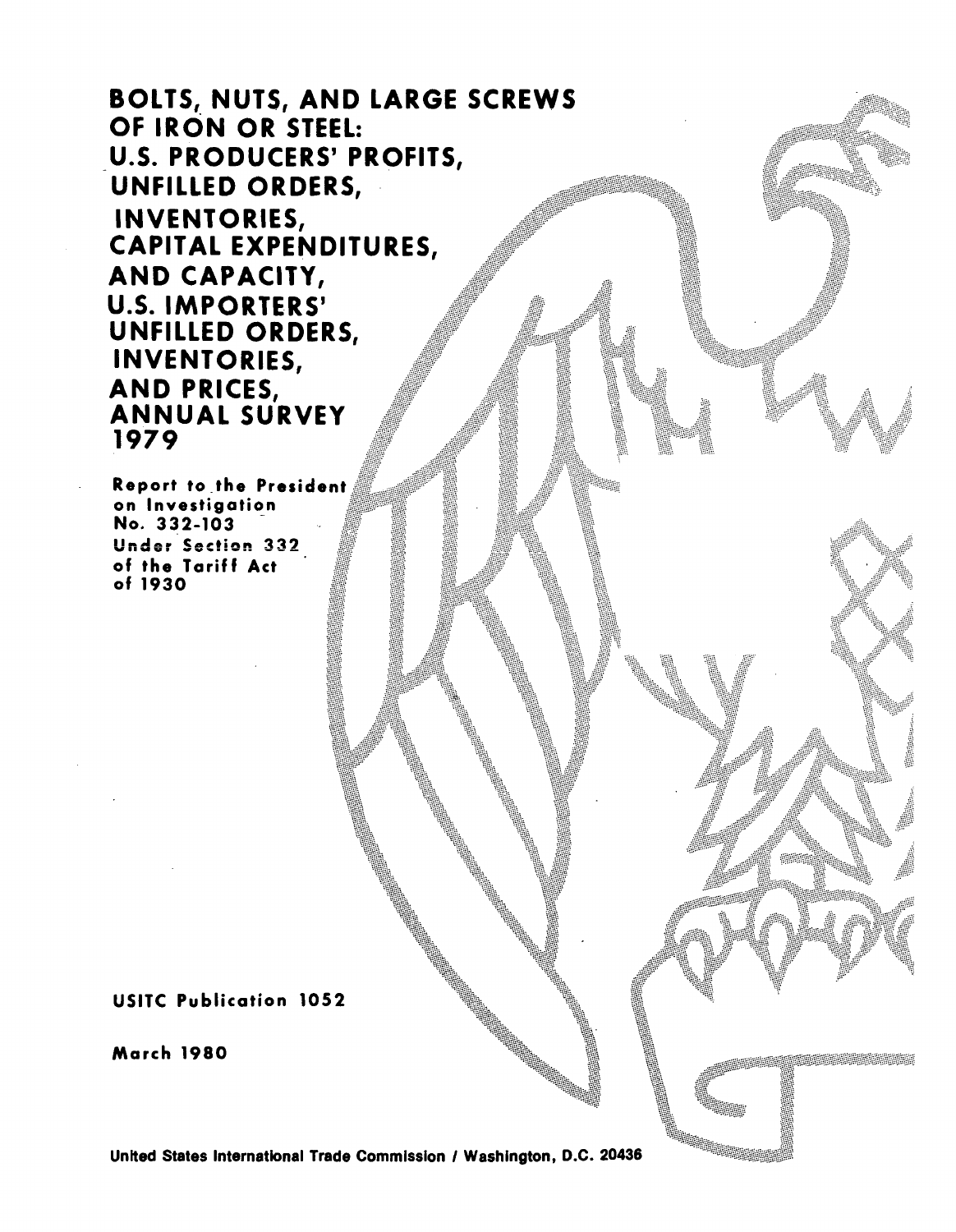## UNITED STATES INTERNATiONAL TRADE COMMISSION

. .

## . COMMISSIONERS

Catherine Bedell, Chairman Bill Alberger, Vice Chairman - George M. Moore Paula Stern Michael J. Calhoun

Kenneth R. Mason, Secretary to the Commission

This report was prepared principally by

James M. Brandon and Wanda Tolson, Minerals and Metals Division

Office of Industries Norris A. Lynch, Director

Address all communications to Office of the Secretary United States International Trade Commission Washington, D.C. 20436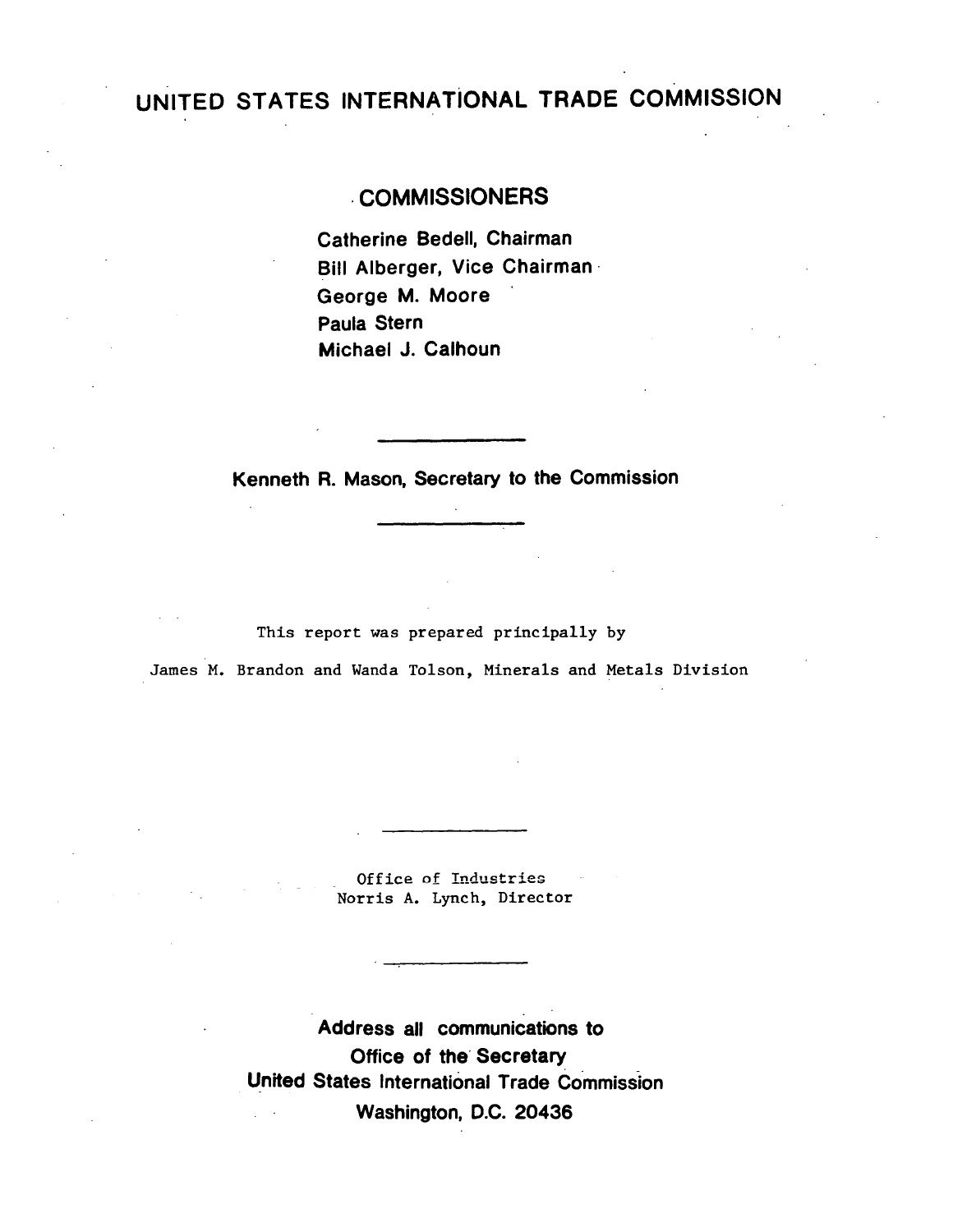

FOR RELEASE March 31, 1980 CONTACT: Quay Williams  $(202)$  523-0275 USITC 80-031

#### USITC REPORTS RESULTS OF ANNUAL SURVEYS OF PRODUCERS AND.IMPORTERS OF BOLTS, NUTS, AND LARGE SCREWS OF IRON OR STEEL,

The United States International Trade Commission has· completed its second annual surveys of U.S. producers and importers of bolts, nuts, and large screws, required under Presidential Proclamation No. 4632. The report, which provides information on a quarterly and annual basis for 1979, is necessary for the monitoring of the effects of temporary duty increases on imports. The information developed covers profits, unfilled orders, inventories, capital expenditures, capacity, and net selling prices.

Major findings of the survey indicate that U.S. producers' ratio of net operating profit to net sales increased from 7.4 percent in 1978 to 8.3 percent in 1979. Producers' unfilled orders, based on quantity, were 45 ·percent greater in the first quarter of 1979 than in the first quarter of 1978, but 2 percent less in the fourth quarter of 1979 than in the fourth quarter of 1978. Importers unfilled orders were about 10 percent less in the first and last quarters of 1979 than they were in the corresponding quarters of 1978.

Quarterly information on producers' inventories reveals that inventories were about the same during the first quarter of 1978 and the first quarter of 1979, however, during the last quarter of 1979, producers' inventories were

more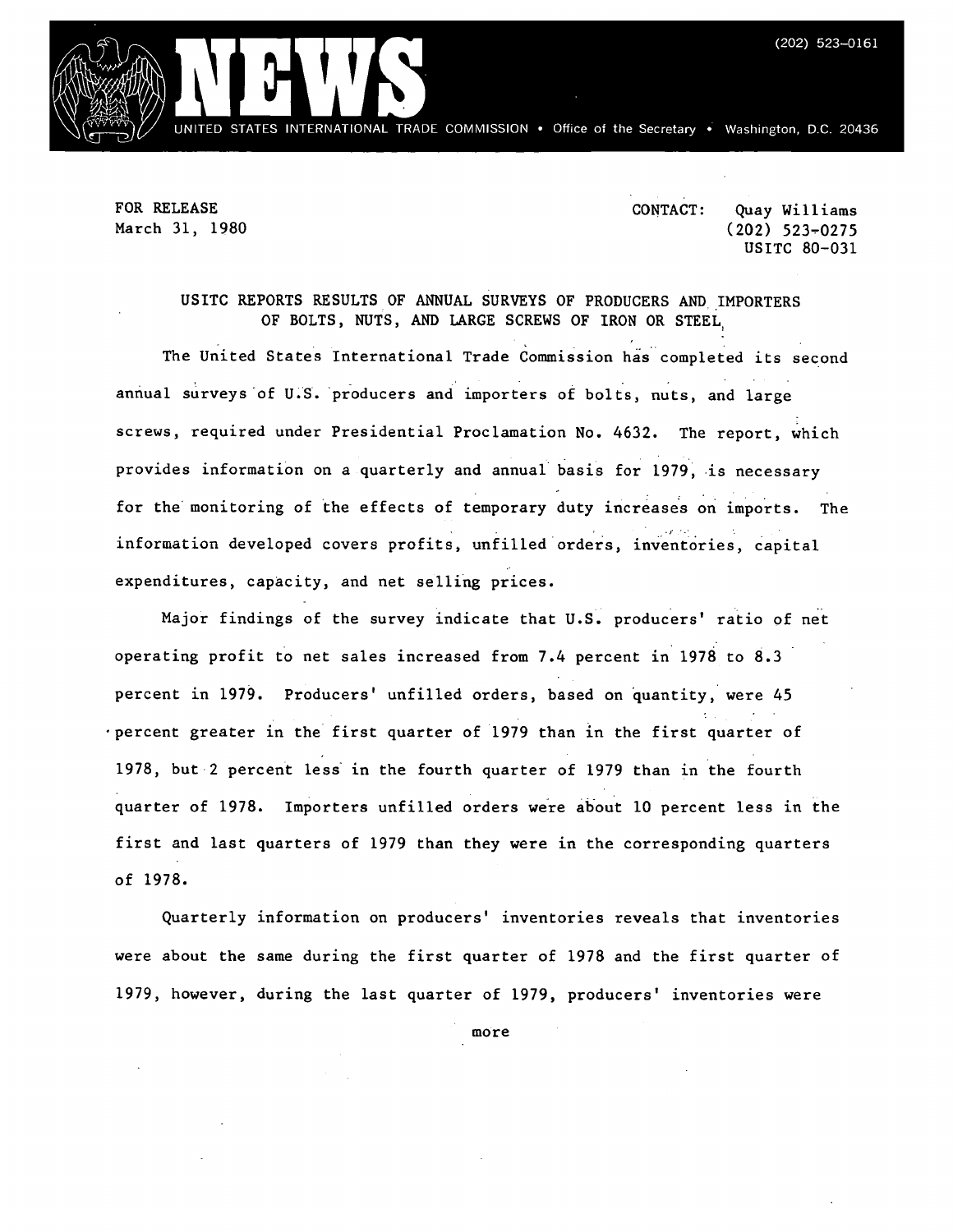USITC REPORTS RESULTS OF ANNUAL SURVEYS OF PRODUCERS AND IMPORTERS OF BOLTS, NUTS, AND LARGE SCREWS OF IRON OR STEEL

2

almost 20 percent greater than inventories in the last quarter of 1978. During the same periods under discussion importers inventories followed the same fluctuating trend.

U.S. producers' capital expenditures were 37 percent greater in 1979 than total capital expenditures in 1978. The manufacturing capacity of domestic producers of bolts, nuts, and large screws was 15 percent less in 1979 than 1n 1978.

The average lowest net selling prices received by importers on six representative products in 1979 were, on an average, about 4 percent higher than prices received by importers in 1978.

The report is being sent to the United States Trade Representative, who is responsible for monitoring the effects of the temporary duty increases implemented by the Presidential proclamation.

Copies of the report (USITC Publication 1052), can be obtained by calling (202) 523-5178, or from the Office of the Secretary, 701 E Street NW., Washington, D.C. 20436; or at the USITC's New York Office, 6 World Trade -Center, Suite 629, New York, N.Y. 10048, (212) 466-5598.

oOo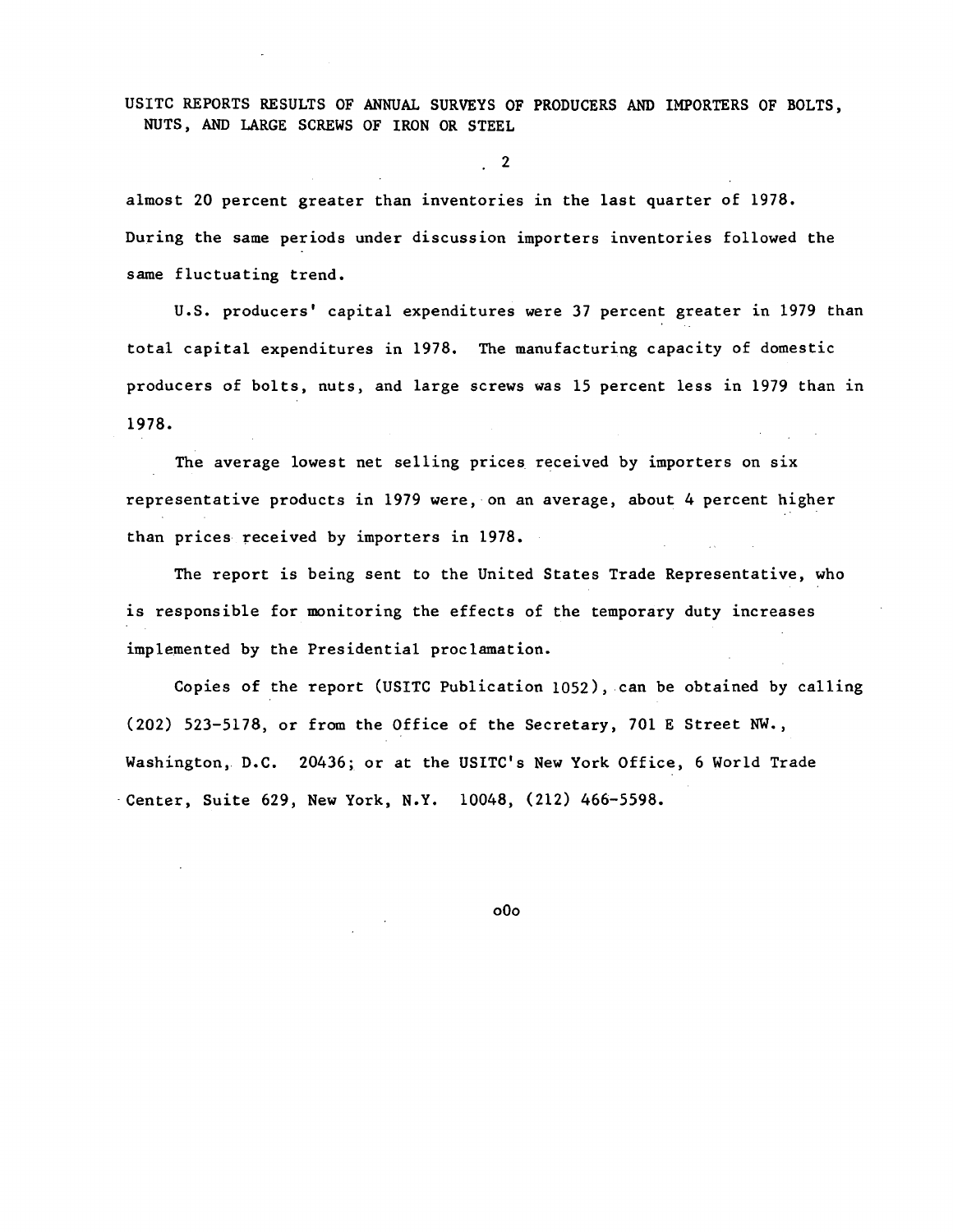Summary Highlights of the Second Annual Surveys of U.S. Producers and Importers of Bolts, Nuts, and Large Screws of Iron or Steel

#### Profits

The economic performance of U.S. producers of bolts, nuts, and large screws registered a downward trend during the four quarters of 1979. The ratio of net operating profit to net sales decreased from 11.7 percent in the first quarter to 3.9 percent in the last quarter. The annual ratio of net operating profit to sales, however, was 8.3 percent in 1979 compared with 7.4 percent in 1978.

#### U.S. producers' and importers' unfilled orders'

U.S. producers' unfilled orders of bolts, nuts and large screws totaled 265 million pounds in the first quarter of 1979, which was 45 percent larger than unfilled orders in the first quarter of 1978 and 18 percent larger than unfilled orders in the last quarter of 1979. Importers' unfilled orders decreased during each of the periods under discussion, totaling 91 million pounds in the last quarter of 1979.

#### U.S. producers' and importers' inventories

During the first quarter of 1978 and 1979, U.S. producers' inventories remained about the same. However, during the last quarter of 1979 producers' inventories totaled 176 million pounds, about 20 percent larger than inventories in the last quarter of 1978 and 8 percent larger than inventories in the first quarter of 1979. Inventories reported by U.S. importers totaled 281 million pounds during the last quarter of 1979, about 10 percent less than inventories in the last quarter of 1978, but 23 percent larger than inventories during the first quarter of 1979.

#### Capital expenditures

U.S. producers' capital expenditures totaled \$49 million in 1979, which was 37 percent greater than capital expenditures in 1978.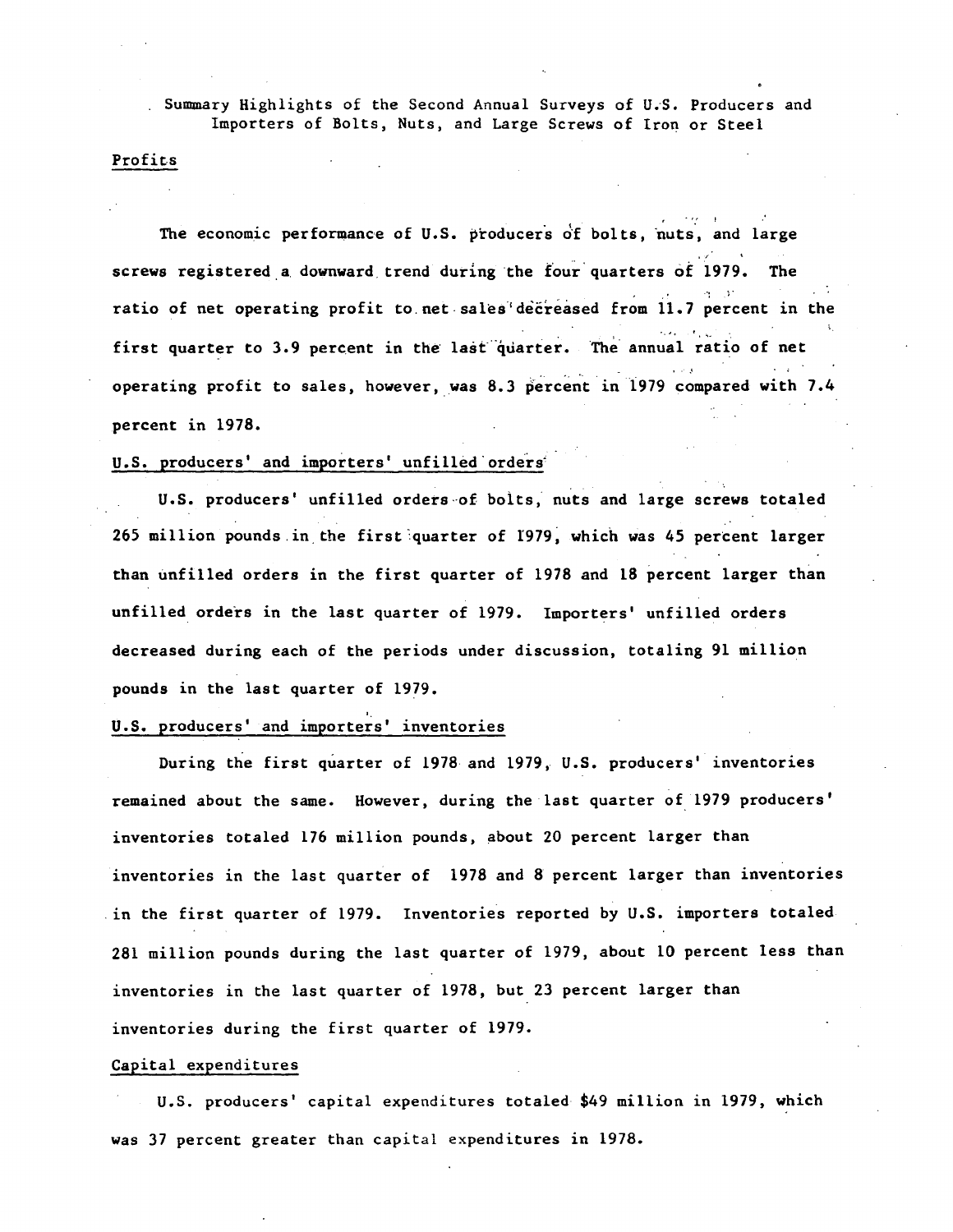## Capacity

The manufacturing capacity of U.S. producers of bolts, nuts and large screws in 1979 dropped 15 percent from the 1978 level. For bolts and large screws, producers' capacity declined from 1.5 billion pounds to 1.3 billion pounds. U.S. producers' capacity to manufacture nuts declined from 452 million pounds to 431 million pounds.  $\sim$   $\sim$ 

## Importers' prices

The average lowest net selling prices received by importers on sales of six representative fastener products during each quarter of 1979 were, on an average 4 percent higher than prices received by importers during the comparable periods of 1978.

 $\mathcal{L}^{\text{max}}_{\text{max}}$  , where  $\mathcal{L}^{\text{max}}_{\text{max}}$ 

 $II$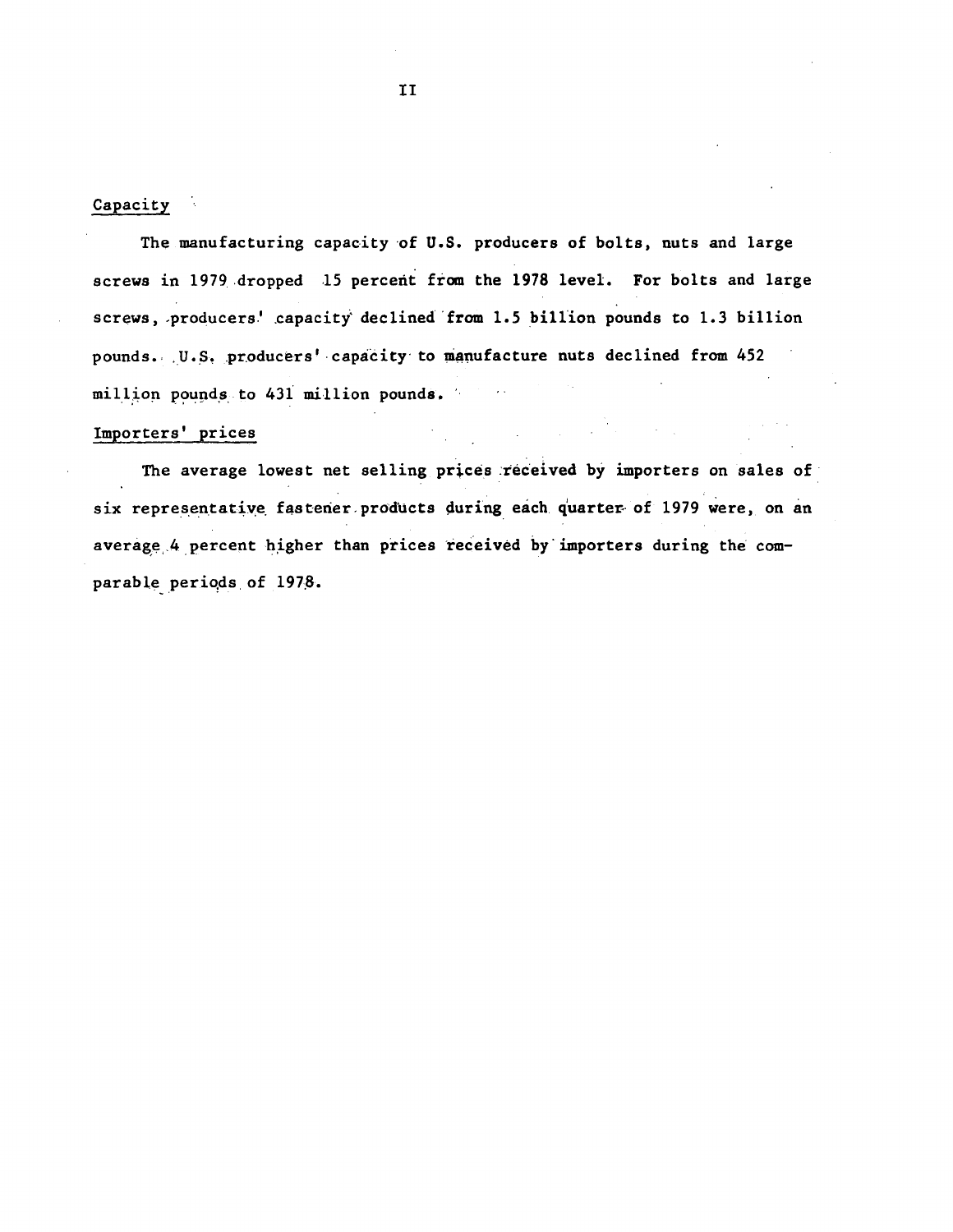#### C 0 N T E N T S

| 1. Profit-and-loss experience of U.S. producers on their bolt, nut,<br>and large screw operations, 1976-Dec. 1979------------------------                                                         |
|---------------------------------------------------------------------------------------------------------------------------------------------------------------------------------------------------|
| 2. Bolts, nuts, and large screws: Unfilled orders held by U.S.<br>producers and importers, by specified dates, June 30, 1976-                                                                     |
| 3. Bolts, nuts, and large screws: Inventories held by U.S.<br>producers and importers, by specified dates, June 30, 1976-                                                                         |
| 4. Bolts, nuts, and large screws: Total capital expenditures by<br>4                                                                                                                              |
| 5. Bolts, nuts, and large screws: U.S. producers' capacity                                                                                                                                        |
| 6. Bolts, nuts, and large screws: Ranges and averages of lowest<br>net selling prices received by importers to distributors.<br>by specified periods, January 1976-Dec. 1979-------------------   |
| 7. Bolts, nuts, and large screws: Ranges and averages of lowest<br>net selling prices received by importers to distributors,                                                                      |
| by specified periods, January 1976-Dec. 1979---------------------<br>8. Bolts, nuts, and large screws: Ranges and averages of lowest<br>net selling prices received by importers to distributors, |
| by specified periods, January 1976-Dec. 1979----------------------<br>8                                                                                                                           |

Page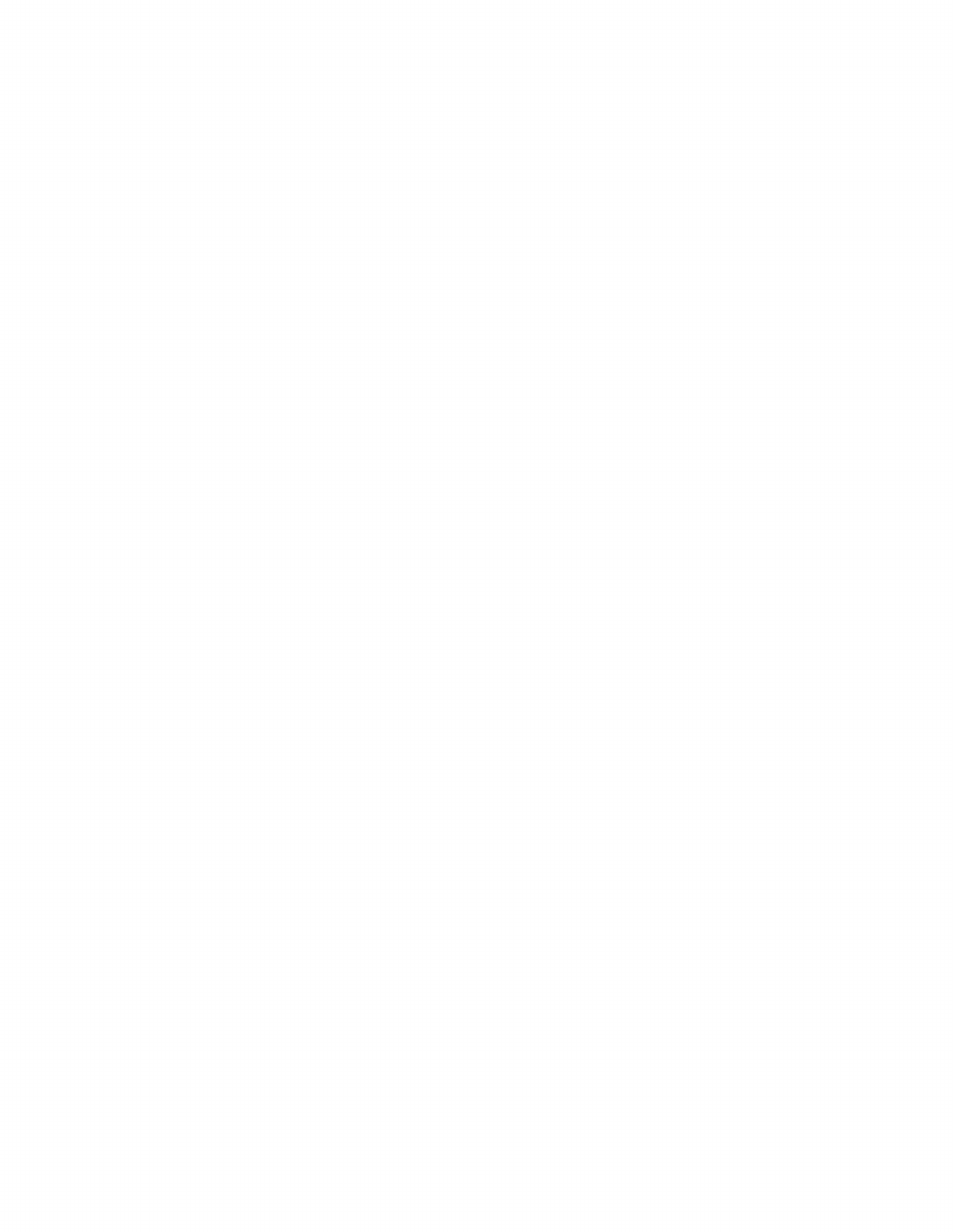Page l

 $\sim$ 

|                                                                               | 1979     |  |            |  |           |  |                            |  |             |                    |             |  |          |
|-------------------------------------------------------------------------------|----------|--|------------|--|-----------|--|----------------------------|--|-------------|--------------------|-------------|--|----------|
| Item                                                                          | 1976     |  | 1977       |  | 1978      |  | $^{11979}$ 1/              |  | $Jan. - :$  | $April - : July -$ |             |  | Oct.     |
|                                                                               |          |  |            |  |           |  |                            |  | Mar.        | June               | Sept.       |  | Dec.     |
| Net sales------------------1,000 dollars--: 692,694 :                         |          |  | 694,280 :  |  |           |  | 852,779 : 843,235 :        |  | $230,765$ : | 228,189:           | 199,978:    |  | 184,303  |
| Cost of goods sold-------------------do----:                                  | 524,326: |  | 522,879:   |  | 683,709 : |  | $690,005$ :                |  | 182,505:    | 185.087:           | $166,001$ : |  | 156.412  |
| Gross profit-------------------------do----:                                  | 168,368: |  | 141,401:   |  |           |  | 169:070:153,230:           |  | $48,260$ :  | 43,102:            | 33.977:     |  | 27,891   |
| Selling and administrative expenses<br>$1.000$ dollars--:                     | 89,708:  |  | 88,548:    |  | 105,683:  |  | 83,032:                    |  | 21,150:     | 20,984:            | 20,256:     |  | 20,642   |
| Net operating $profit$ ---------------do----:                                 | 78,660:  |  | $52,853$ : |  |           |  | 63,387 : 70,198 :          |  | 27.110:     | 22,118:            | 13,721:     |  | 7,249    |
| Other income or (expenses)---------do----:                                    | 145:     |  | (411):     |  |           |  | $(6, 112)$ : $(10, 813)$ : |  | $(2.094)$ : | (2,130):           | $(2,614)$ : |  | (3, 975) |
| Net profit before income taxes-----do----:                                    | 78,805:  |  | 52,442:    |  | 57,275:   |  | 59,385:                    |  | 25,016:     | 19,988:            | 11.107:     |  | 3,274    |
| Ratio of net operating profit to<br>Net sales----------------------percent--: | 11.4:    |  | 7.6:       |  | 7.4 :     |  | 8.3:                       |  | 11.7:       | 9.7:               | 6.9:        |  | 3.9      |
|                                                                               |          |  |            |  |           |  |                            |  |             |                    |             |  |          |

#### Table 1.--Profit-and-loss experience of U.S. producers on their bolt, nut, and large screw operations, 1976-Dec. 1979

 $\alpha$ 

 $\sim$  4.

 $\mathcal{L}^{\mathcal{L}}$ 

!/ Data were submitted by 35\_producers.

Source: Compiled from data submitted in response to questionnaires of the U.S. International Trade Commission.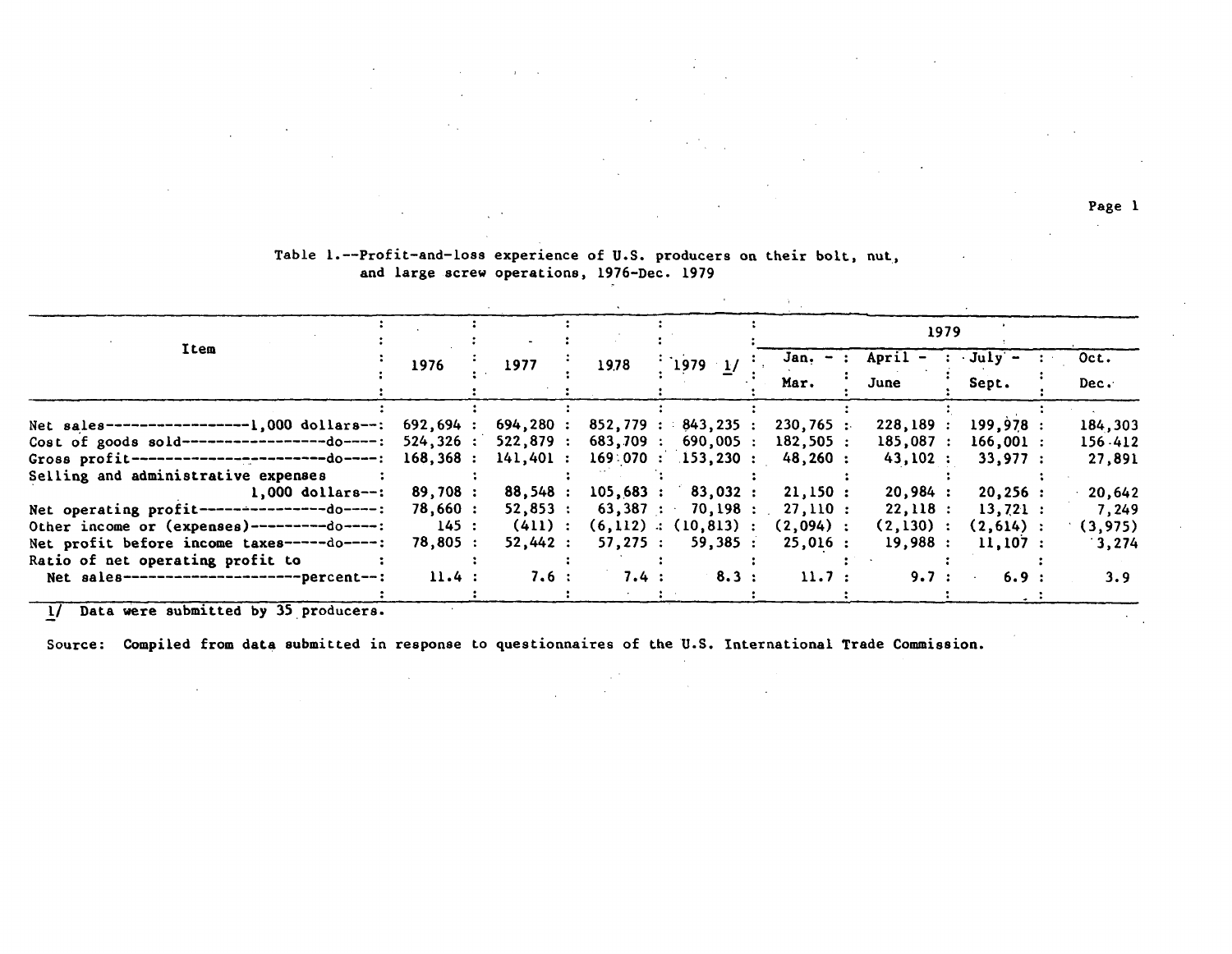#### Table 2.--Bolts, nuts, and large screws: Unfilled orders held by U.S. producers and importers, by specified dates, June 30, 1976-Dec. 31, 1979  $\ddot{\cdot}$

| Date                                         | U.S. producers' | Importers'<br>unfilled orders ' unfilled orders 1/ |
|----------------------------------------------|-----------------|----------------------------------------------------|
| June 30, 1976-----------------------------   | 176:            | 152                                                |
|                                              |                 |                                                    |
| Dec. 31, 1976-----------------------------;  | 189 :           | 131                                                |
| June 30, 1977-----------------------------;  | 196:            | 113                                                |
| Dec. 31, 1977-----------------------------   | 198:            | 142                                                |
| Mar. 31, 1978------------------------------  | 183 :           | 109                                                |
| June 30, 1978-----------------------------;  | 202:            | 116                                                |
| Sept. 30, 1978----------------------------;  | 207 :           | 94                                                 |
| Dec. 31, 1978-----------------------------   | $-223$ :        | 101                                                |
| Mar. 31, 1979------------------------------  | 265:            | 97                                                 |
| June 30, 1979---------------------------;    | 289:            | 94                                                 |
| Sept. 30, 1979-----------------------------: | 250 :           | 95                                                 |
| Dec. 31, 1979-----------------------------   | 218:            | 91                                                 |

 $\frac{1}{2}$  Estimated from a survey of importers which accounted for approximately 50<br>extent of the quantity of total U.S. imports in 1977. percent of the quantity of total U.S. imports in 1977.

Source: Compiled from data submitted in response to questionnaires of the U.S. International Trade Commission.  $\mathcal{L}^{\text{max}}$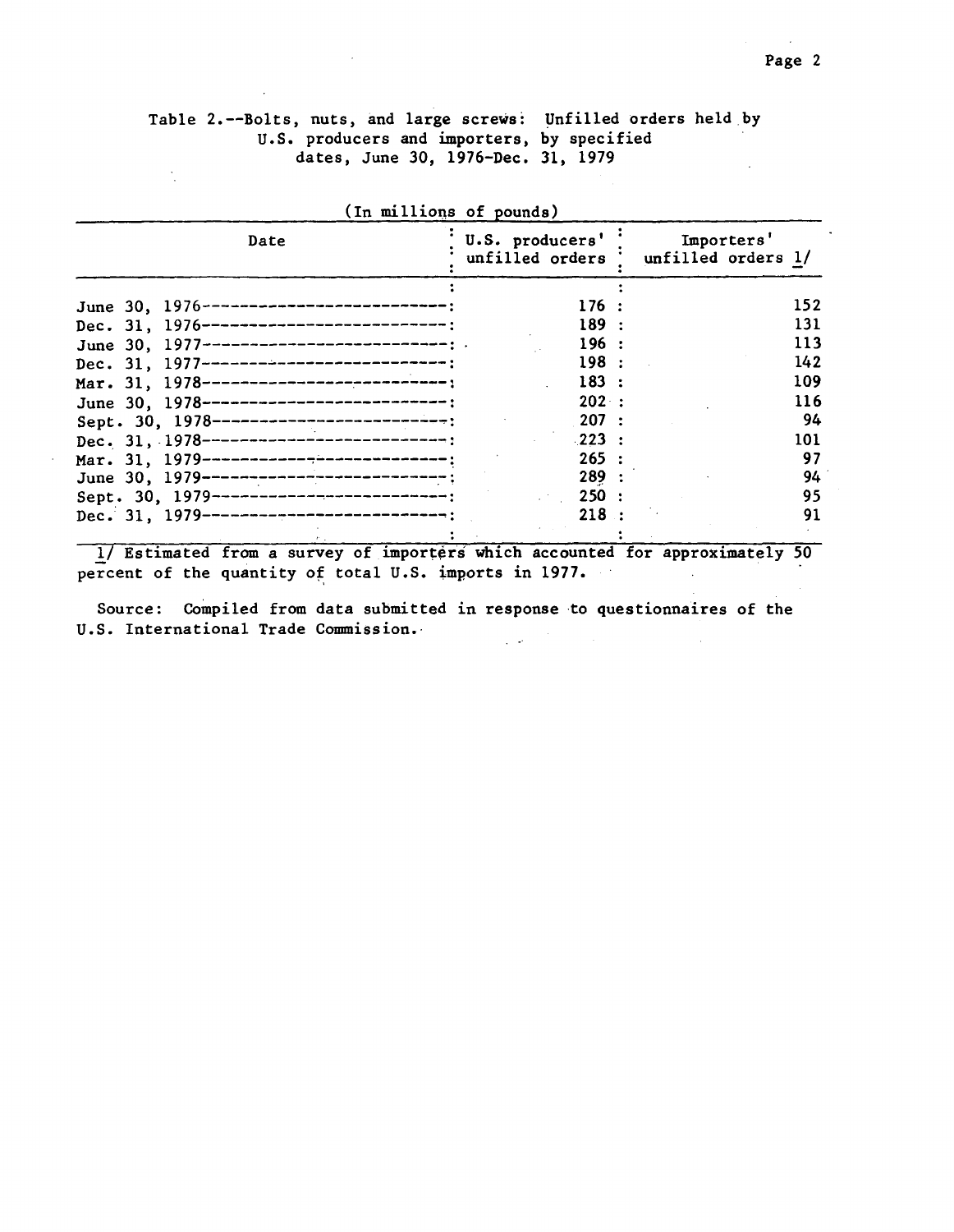$\sigma_{\rm{eff}}$ 

## Table 3.--Bolts, nuts, and large screws: Inventories held by U.S. producers and importers, by specified dates,<br>June 30, 1976-Dec. 31, 1979

 $\sim 10^7$ 

 $\sim$ 

| $\sim$ Date                                                                                                                                                                                               | U.S. producers <sup>rout</sup><br>inventories | Importers'<br>inventories 1/                                                          |
|-----------------------------------------------------------------------------------------------------------------------------------------------------------------------------------------------------------|-----------------------------------------------|---------------------------------------------------------------------------------------|
| June 30, 1976-----------------<br>June 30, 1977---------------------------<br>Dec. 31, 1977---------------------------------<br>March 31, 1978-experience-concerned-energy will be specified and the pro- | 230<br>$215$ :<br>208                         | 233<br>319<br>320<br>283<br>. 276 .                                                   |
| Sept. 30, 1978----------------------------                                                                                                                                                                |                                               | $\sqrt{151} + \sqrt{36}$ and $\sqrt{36} + 1$ and $\sqrt{36} + 1$<br>315<br>229<br>245 |
| Sept. 30, 1979--------------------------<br>Dec. 31, 1979---------------------------                                                                                                                      | 176:                                          | $174:$ $174:$<br>281                                                                  |

 $\mathcal{L} = \left\{ \begin{array}{ll} \mathcal{L} & \mathcal{L} \mathcal{L} \\ \mathcal{L} & \mathcal{L} \end{array} \right.$ 

!/ Estimated from a survey of importers which accounted for approximately 50 percent of the quantity of total U.S. imports in 1977.

Source: Compiled from data submitted in response to questionnaires of the U.S. International Trade Commissioq.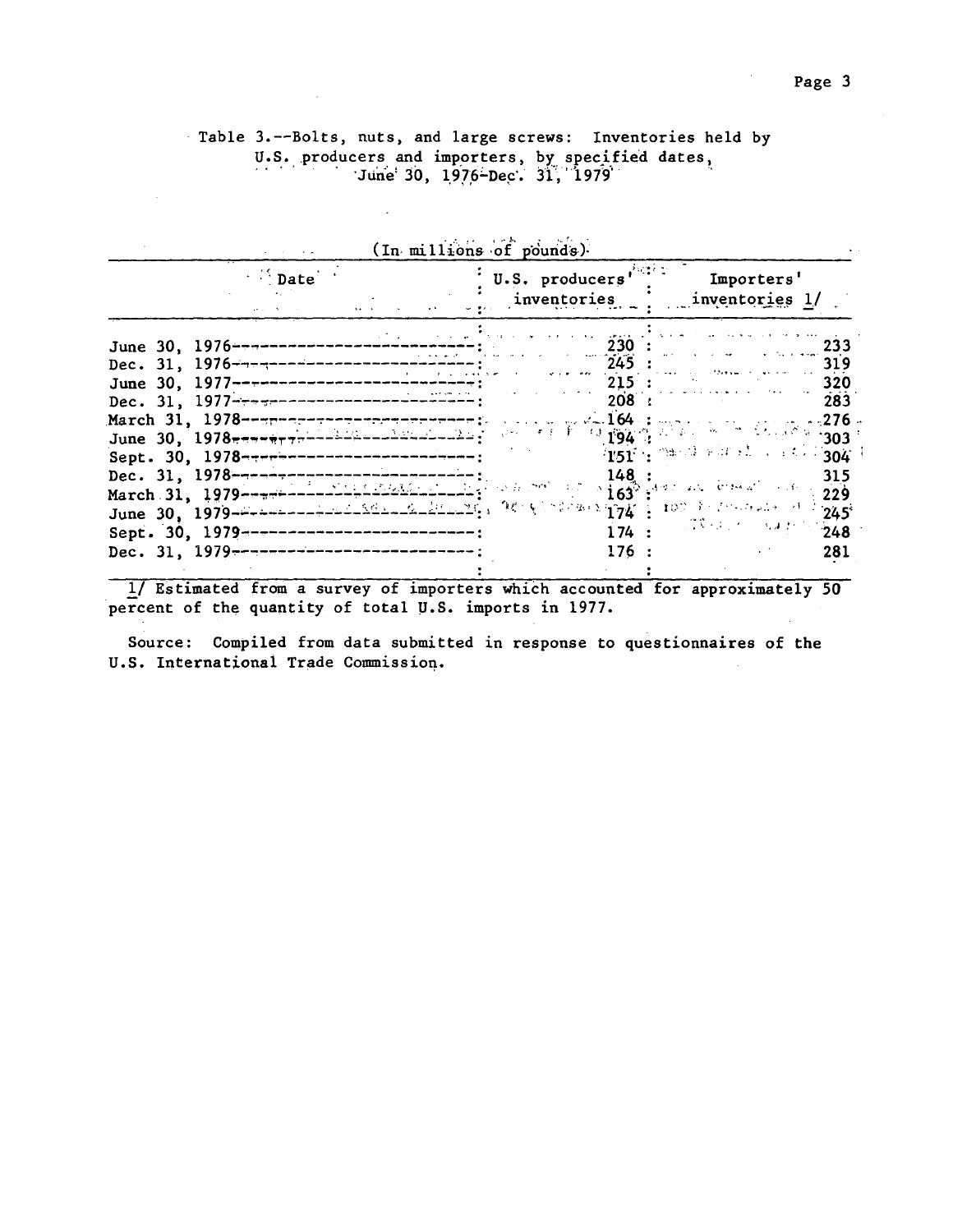ಿ ಸಿಲ್ಲಿ ನಿರ್ಧಾರ ಮಾಡಿದ್ದರು. ಮಾಡಿಕೊಳ್ಳಿ ಬಂದಿ ಮಾಡಿಕೊಳ್ಳುವುದು ಬಂದಿದ್ದಾರೆ. ಈ ಬಂದಿದೆ ಹೇಳಿದ್ದಾರೆ. ಅವರು ಮೇಲೆಕ್ ನಾಗಿ ಸ Table 4.--Bolts, nuts, and large screws: Total capital expenditures by U.S. producers, 1976-1979  $\mathcal{F}_{\mathcal{M}}$  .

 $\label{eq:2} \mathcal{A} = \frac{1}{2} \sum_{i=1}^n \mathcal{A}_i \mathcal{A}_i$ 

 $\sim 10^{-10}$ 

 $\mathcal{L}_{\mathcal{A}}$ 

|         | and the second control of the state            | (In thousands of dollars)<br>Period<br>医异形 医脑室 医细胞增长 医静脉囊 经 | 建选款 机用力 人名德尔 化二氯化氢基                                         | Total capital<br>expenditures                          |
|---------|------------------------------------------------|-------------------------------------------------------------|-------------------------------------------------------------|--------------------------------------------------------|
|         | प्∏ाक प्राचारिया क<br>المتعقب الحاملة الماليين | contract and the<br>case of the contract of the             | the company of the company of the company of the            |                                                        |
| $1976-$ | $1977$ ---------                               | سينات شيمية                                                 | and the first state of the state                            | 32,194<br>38,314                                       |
| 1978-   | a Alban                                        | $\sim 2.2$                                                  | address of the State<br>the committee of the season and the | <b>Contract Contract</b><br>35,404<br>and a resources. |
| 1979    |                                                | in thuy bi<br>トー おじふ                                        | .                                                           | 48,652                                                 |

Source: Compiled from data submitted in response to questionnaires of the U.S. International Trade Commission.  $\label{eq:2.1} \frac{1}{2} \left( \left\langle \hat{a} \right\rangle \right) \left( \hat{a} \hat{\mathbf{w}} \right) = \left\langle \hat{a} \right\rangle \left( \hat{a} \right) \left( \hat{a} \right) = \left\langle \hat{a} \right\rangle \left( \hat{a} \right)$ والالواق والأمعام السماء الاستعادات  $\sim 10^{12}$  .

Note.--Data are based on responses to Commission questionnaires by  $\overline{u}.s$ . producers which accounted for approximately 50 percent of the value of total. domestic shipments in 1977.  $\sim 4$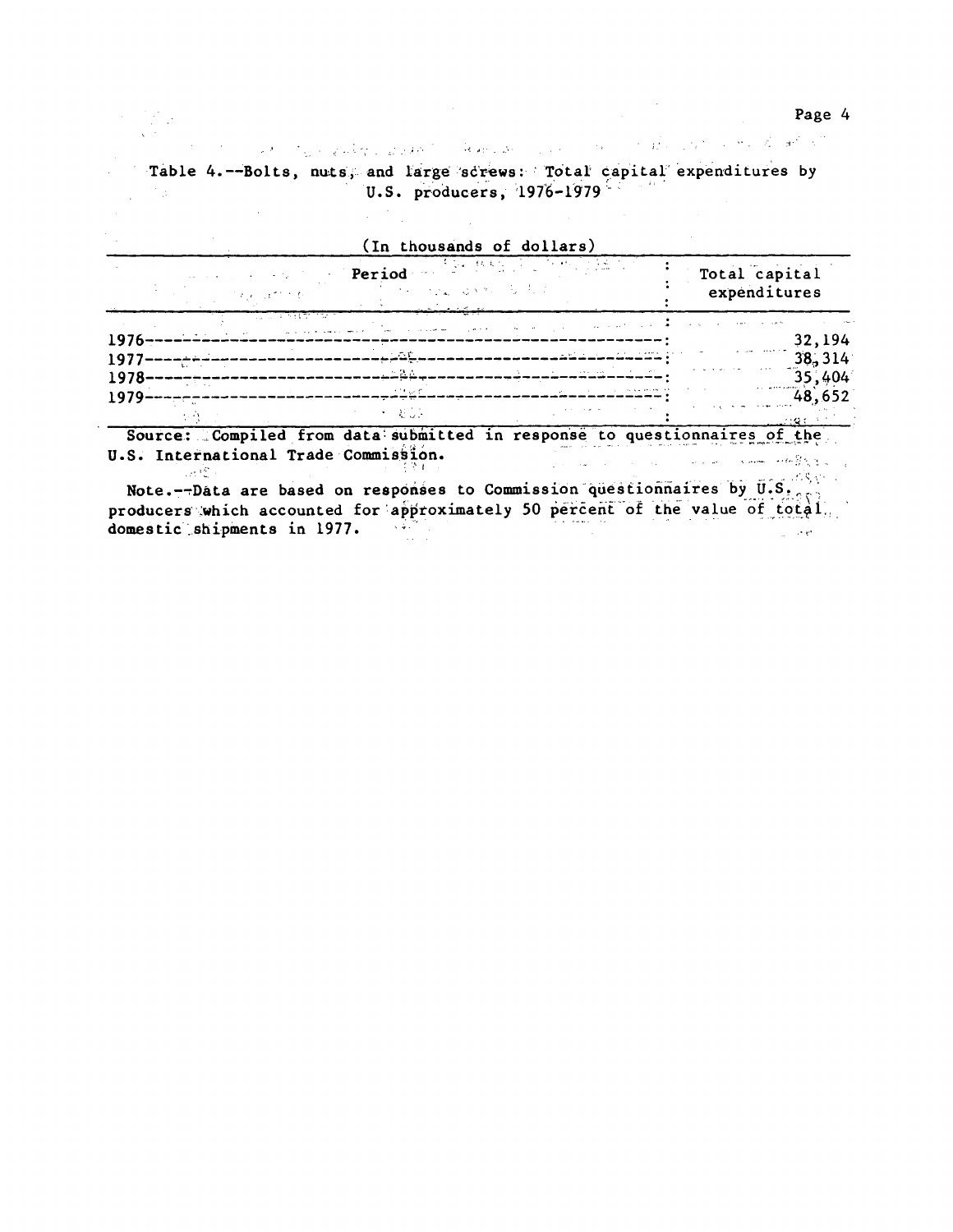| (In millions of pounds) |        |  |                   |  |        |  |       |
|-------------------------|--------|--|-------------------|--|--------|--|-------|
| Item                    | 1976   |  | 1977              |  | 1978   |  | 1979  |
|                         |        |  |                   |  |        |  |       |
| <b>Bolts and large</b>  |        |  |                   |  |        |  |       |
| $screws---------$       | 1,651: |  | 1,598:            |  | 1,544: |  | 1,264 |
| Nuts------              | 538:   |  | 533:              |  | 452 :  |  | 431   |
| $Total-----$            | 2,187: |  | $2,131$ : 1,996 : |  |        |  | 1,695 |
|                         |        |  |                   |  |        |  |       |

## Table 5.--Bolts, nuts, and large screws: U.S. producers' capacity, *l/* 1976-79.

1/ Capacity is defined as the normal sustained production that can be achieved on an annual basis and is based upon a firm's average product mix during 1976-79 with allowance made for anticipated maintenance downtime.

Source: Compiled from data submitted in response to questionnaires of the U.S. International Trade Commission.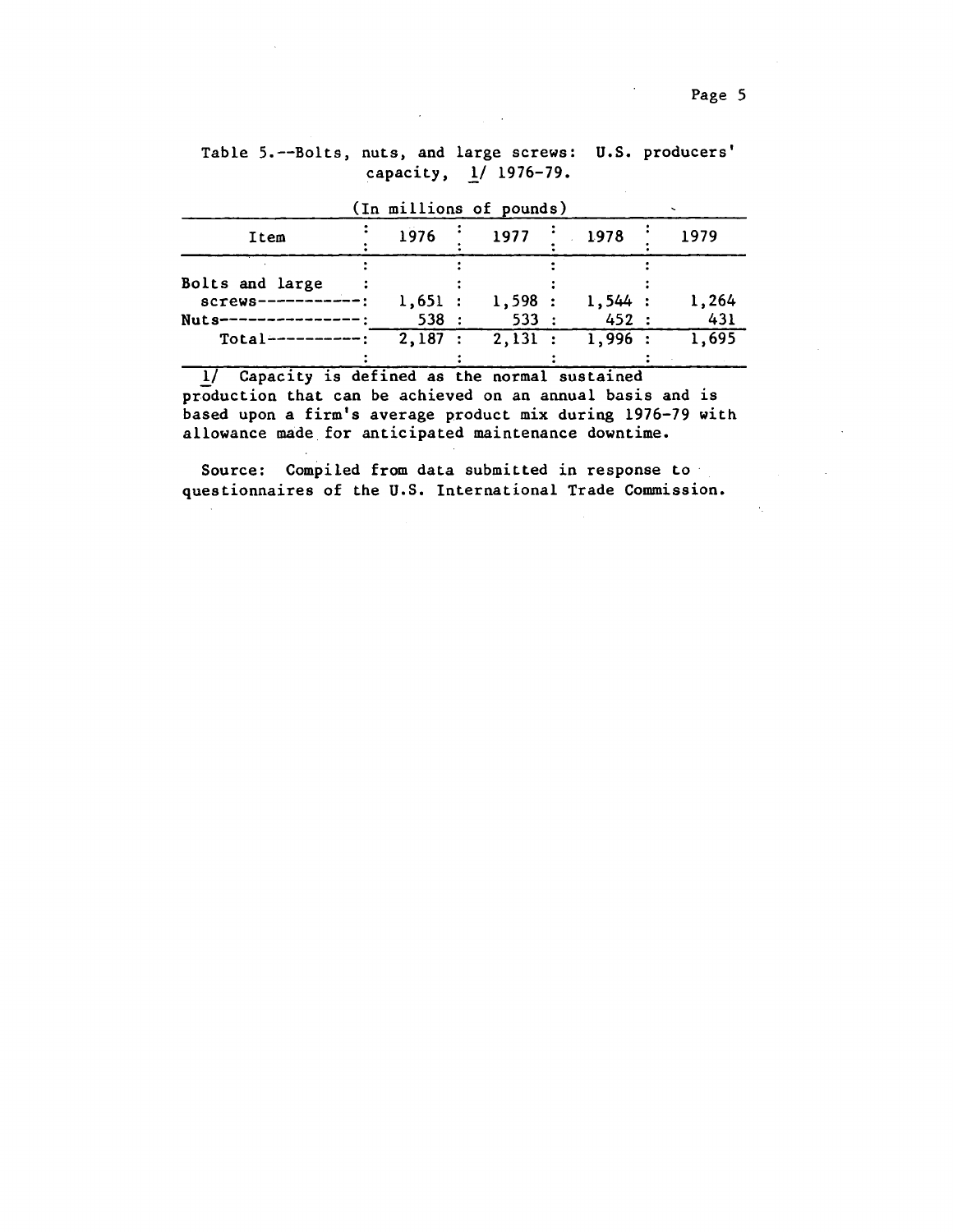|                 |                   | Import Price |                                                     |       |
|-----------------|-------------------|--------------|-----------------------------------------------------|-------|
| Period          | Range             |              | Average                                             |       |
|                 | Per 1,000 pieces  |              | Per 1,000 pieces                                    |       |
|                 |                   |              | Cap screws, grade 2, $3/8" - 16 \times 1"$          |       |
| 1976:           |                   |              |                                                     |       |
| $Jan.-Mar--:$   | $11.37 - 15.90$   |              |                                                     | 13.50 |
| Apr.-June--:    | $12.28 - 15.90:$  |              |                                                     | 14.32 |
| July-Sept--:    | $12.85 - 15.95$ : |              |                                                     | 14.74 |
| $Oct.-Dec---:$  | $10.16 - 16.90$ : |              |                                                     | 14.50 |
| 1977:           |                   |              |                                                     |       |
| Jan.-Mar---:    | $13.44 - 17.25$ : |              |                                                     | 15.06 |
| Apr.-June--:    | $13.36 - 17.25$ : |              |                                                     | 14.79 |
| July-Sept--:    | $12.70 - 18.15$ : |              |                                                     | 14.88 |
| $Oct.-Dec---:$  | $12.67 - 18.15$ : |              |                                                     | 14.99 |
| 1978:           |                   |              |                                                     |       |
| Jan.-Mar---:    | $13.66 - 19.06$   |              |                                                     | 16.24 |
| Apr.-June --:   | $15.03 - 19.93$ : |              |                                                     | 17.83 |
| July-Sept --:   | $16.09 - 22.00$ : |              |                                                     | 19.10 |
| $Oct.-Dec---:$  | $16.72 - 22.36$ : |              |                                                     | 19.85 |
| 1979:           |                   |              |                                                     |       |
| Jan.-Mar---:    | $17.89 - 20.12$ : |              |                                                     | 19.16 |
| Apr.-June --:   | $19.15 - 21.48$ : |              |                                                     | 19.88 |
| July-Sept--:    | $19.49 - 23.20$ : |              |                                                     | 20.88 |
| $Oct.-Dec. --:$ | $18.99 - 23.20$ : |              |                                                     | 20.60 |
|                 |                   |              |                                                     |       |
|                 |                   |              | Cap screws, grade $8$ , $3/8$ <sup>"</sup> - 16 x 1 |       |
| 1976:           |                   |              |                                                     |       |
| Jan.-Mar---:    | $20.24 - 29.79$ : |              |                                                     | 25.02 |
| Apr.-June--:    | $22.09 - 27.82$ : |              |                                                     | 24.96 |
| July-Sept--:    | $21.40 - 29.77$ : |              |                                                     | 24.86 |
| $Oct.-Dec--:$   | $21.40 - 29.77$ : |              |                                                     | 24.72 |
| 1977:           |                   |              |                                                     |       |
| Jan.-Mar---:    | $22.54 - 40.30$ : |              |                                                     | 27.63 |
| Apr.-June--:    | $21.40 - 40.30$ : |              |                                                     | 27.87 |
| July-Sept--:    | $21.28 - 40.30$ : |              |                                                     | 26.41 |
| $Oct.-Dec---:$  | $21.67 - 40.30$ : |              |                                                     | 27.12 |
| 1978:           |                   |              |                                                     |       |
| Jan.-Mar---:    | $22.70 - 44.10$ : |              |                                                     | 29.38 |
| Apr.-June--:    | $23.90 - 44.10$ : |              |                                                     | 31.76 |
| July-Sept--:    | $26.39 - 55.00$ : |              |                                                     | 37.93 |
| $Oct.-Dec---:$  | $28.42 - 52.50$ : |              |                                                     | 38.16 |
| 1979:           |                   |              |                                                     |       |
| Jan.-Mar ---:   | $28.42 - 36.52$ : |              |                                                     | 32.40 |
| Apr.-June--:    | $28.42 - 36.52$ : |              |                                                     | 32.52 |
| July-Sept--:    | $29.41 - 38.18$ : |              |                                                     | 33.92 |
| $0ct.-Dec--:$   | $20.62 - 36.94$ : |              |                                                     | 30.78 |
|                 |                   |              |                                                     |       |

Table 6.--Bolts, nuts, and large screws: Ranges and averages of lowest net selling prices received by importers to distributors, by specified periods, January 1976-Dec. 1979

Source: Compiled from data submitted in response to questionnaires of the U.S. International Trade Commission.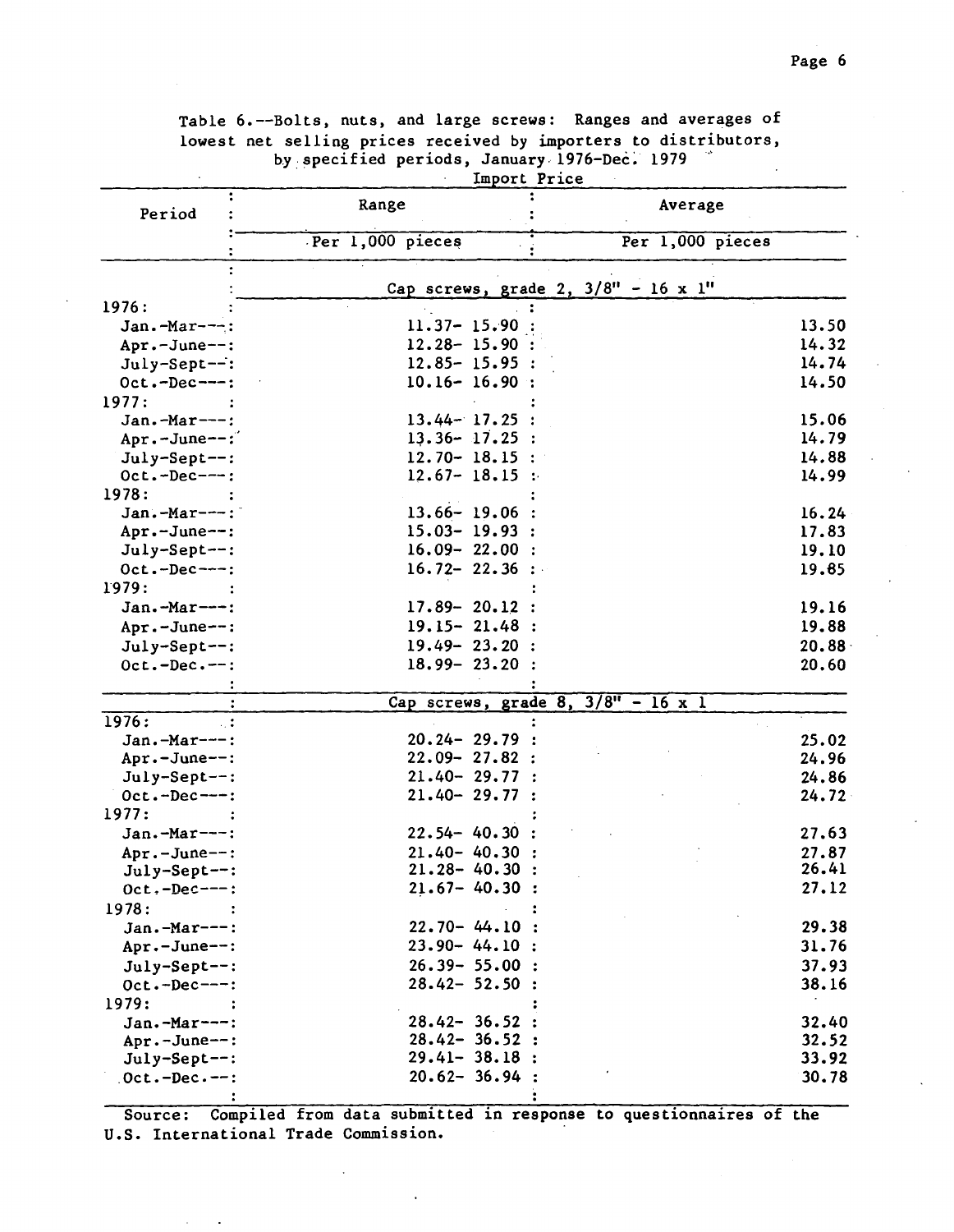|                 |                      | Import Price              |
|-----------------|----------------------|---------------------------|
| Period          | Range                | Average                   |
|                 | Per 1,000 pieces     | Per 1,000 pieces          |
|                 |                      |                           |
|                 | $\ddotsc$            | Hexagon Nuts, $1/4" - 20$ |
| 1976:           |                      |                           |
| Jan.-Mar---     | 2.70<br>$1.71-$      | 2.21                      |
| Apr.-June--:    | $1.71-$<br>2.61:     | 2.17                      |
| July-Sept--:    | $1.68 -$<br>2.84:    | 2.31                      |
| $Oct.-Dec---:$  | $1.80 -$<br>3.01     | .2.35                     |
| 1977:           |                      |                           |
| Jan.-Mar---:    | 2,94:<br>$2.10 -$    | 2.47                      |
| Apr.-June--:    | $2.10-$<br>2.94:     | 2.40                      |
| July-Sept--:    | $2.00 -$<br>3.10:    | 2.47                      |
| $Oct.-Dec---:$  | $2.20 -$<br>$-3.10:$ | 2.52                      |
| 1978:           | ti ta sa             | ИÅ.                       |
| Jan.-Mar---:    | $3.50$ :<br>$2.44-$  | 2.84                      |
| Apr.-June --:   | $2.87 -$<br>4.60 :   | 3.96                      |
| $July-Sept--:$  | $3.65 -$<br>4.91:    | 4.24                      |
| $Oct.-Dec--:$   | $3.55 -$<br>4.91:    | 4.16                      |
| 1979:           |                      |                           |
| Jan.-Mar ---:   | $3.50 -$<br>4.43     | 3.97                      |
| Apr.-June --:   | $3.60 -$<br>4.50     | 3.86                      |
| July-Sept--:    | $3.30 -$<br>4.50     | 3.75                      |
| $Oct.-Dec.--:$  | $3.20 - 4.50$        | 3.67                      |
| ι.              |                      |                           |
|                 |                      | Hexagon Nuts $1/2" - 13$  |
| 1976:           |                      |                           |
| Jan.-Mar---:    | $9.15 - 13.50$       | 11.79                     |
| Apr.-June--:    | $9.00 - 14.98$ :     | 12.22                     |
| July-Sept--:    | $8.84 - 15.44$ :     | 12.78                     |
| $Oct.-Dec---:$  | $10.67 - 15.73$ :    | 13.07.                    |
| 1977:           |                      |                           |
| Jan.-Mar---:    | $10.60 - 15.19$      | 12.76                     |
| Apr.-June--:    | $10.58 - 14.02$ :    | 12.51:                    |
| July-Sept--:    | $9.13 - 16.90$ :     | 12.66                     |
| $0ct.-Dec---:$  | $10.04 - 16.90$ :    | 12.77                     |
| 1978:           | $4\%$                |                           |
| Jan.-Mar---:    | $10.49 - 18.50$ :    | 14.01                     |
| Apr.-June--:    | $10.68 - 23.28$ :    | .18.59                    |
| July-Sept --:   | $14.49 - 24.60$ :    | .20.54                    |
| $0ct.-Dec--:$   | $17.00 - 24.60$ :    | 20.73                     |
| 1979:           |                      |                           |
| Jan.-Mar---:    | $18.00 - 22.02$ :    | 19.78                     |
| Apr.-June--:    | $17.00 - 22.02$ :    | 19.26                     |
| July-Sept --:   | $15.30 - 22.02$ :    | 18.35                     |
| $0ct.-Dec. --:$ | $16.20 - 22.02$ :    | 18.01                     |
|                 |                      | $\cdot$ . :               |
|                 |                      |                           |

Table 7.--Bolts, nuts, and large screws: Ranges and averages of lowest net selling prices received by importers to distributors, by specified periods, January 1976-Dec. 1979.  $\mathcal{L}_{\mathcal{L}}$ 

Source: Compiled from data submitted in response to questionnaires of the U.S. International Trade Commission.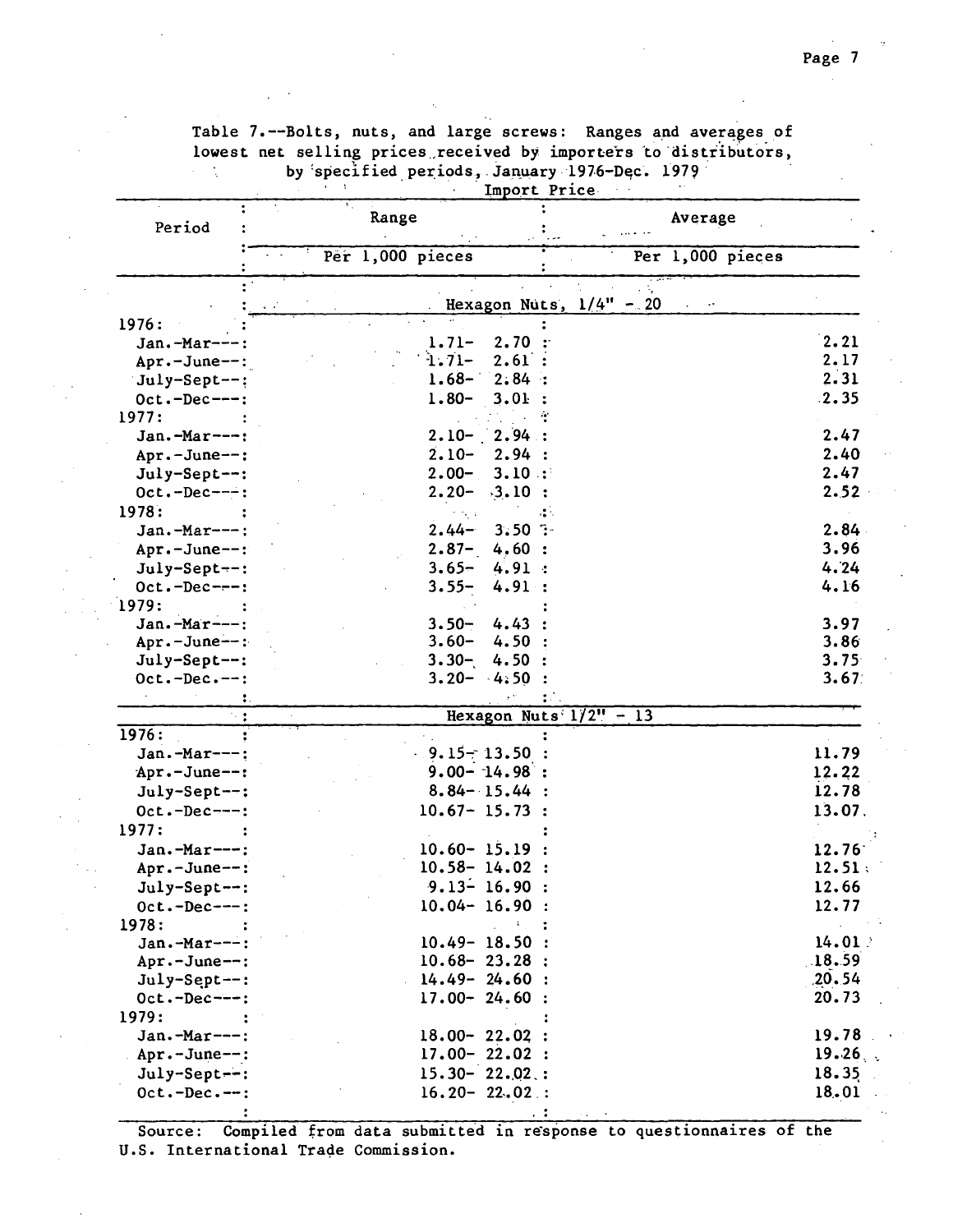Table 8,--Bolts, nuts, and large screws: Ranges and averages of lowest net selling prices received by importers to distributors, by specified periods, January 1976-Dec. 1979

|                 |                       | Import Price |                                            |        |
|-----------------|-----------------------|--------------|--------------------------------------------|--------|
| Period          | Range                 |              | Average                                    |        |
|                 | Per 1,000 pieces      |              | Per $1,000$ pieces                         |        |
|                 |                       |              |                                            |        |
|                 |                       |              | Structural bolts, A325, with nut, 3/4" x 2 |        |
| 1976:           |                       |              |                                            |        |
| Jan.-Mar---:    | $212.50 - 282.00$     |              |                                            | 238.95 |
| Apr.-June--:    | $189.00 - 282.00$ :   |              |                                            | 239.13 |
| July-Sept--:    | $217.00 - 282.00$ :   |              |                                            | 238.62 |
| $Oct.-Dec---:$  | $194.00 - 298.73$ :   |              |                                            | 231.91 |
| 1977:           |                       |              |                                            |        |
| Jan.-Mar---:    | $204.09 - 283.74$     |              |                                            | 232.33 |
| Apr.-June--:    | $203.00 - 283.74$     |              |                                            | 230.17 |
| July-Sept--:    | $205.29 - 283.74$     |              |                                            | 243.65 |
| $Oct.-Dec---:$  | $205.97 - 288.31$     |              |                                            | 248.71 |
| 1978:           |                       |              |                                            |        |
| Jan.-Mar---:    | $246.00 - 293.69$     |              |                                            | 275.18 |
| Apr.-June--:    | $267.72 - 346.00$     |              |                                            | 306.03 |
| July-Sept--:    | $295.42 - 373.69$     |              |                                            | 333.29 |
| $Oct.-Dec---:$  | $310.75 - 411.06$     |              |                                            | 344.06 |
| 1979:           |                       |              |                                            |        |
| $Jan.-Mar---:$  | $264.50 - 359.86$     |              |                                            | 319.07 |
| $Apr.-June--:$  | $239.00 - 369.09$     |              |                                            | 311.48 |
| July-Sept--:    | $222.05 - 378.04$     |              |                                            | 338.06 |
| $Oct.-Dec. --:$ | $238:85 - 385.00$ :   |              |                                            | 345.93 |
|                 |                       |              |                                            |        |
| $\epsilon$ , T  | Carriage bolts, 3/8"  |              | $\overline{x}$ $\overline{3''}$            |        |
| 1976:           |                       |              |                                            |        |
| Jan.-Mar---:    | 37.77<br>$21.94 -$    |              |                                            | 31.21  |
| $Apr.-June--:$  | $24.93 - 37.77$ :     |              |                                            | 32.32  |
| July-Sept--:    | $29.60 -$<br>39.20:   |              |                                            | 32.94  |
| $Oct.-Dec---:$  | $29.23 -$<br>38.85:   |              |                                            | 34.01  |
| 1977:           |                       |              |                                            |        |
| Jan.-Mar---:    | $29.50 -$<br>41.36:   |              |                                            | 36.14  |
| Apr.-June--:    | $28.50 -$<br>42.02:   |              |                                            | 35.09  |
| July-Sept--:    | $26.00 -$<br>47.08:   |              |                                            | 35.37  |
| $0ct.-Dec---:$  | $29.58 -$<br>47.08:   |              |                                            | 35.85  |
| 1978:           |                       |              |                                            |        |
| Jan.-Mar---:    | $31.29 -$<br>47.08:   |              |                                            | 38.47  |
| Apr.-June--:    | $34.24 - 46.35$ :     |              |                                            | 41.86  |
| July-Sept--:    | $40.10 -$<br>47.61:   |              |                                            | 44.75  |
| $Oct.-Dec---:$  | $42.00 -$<br>50.93    |              |                                            | 45.09  |
| 1979:           |                       |              |                                            |        |
| Jan.-Mar---:    | 46.66:<br>$41.00 -$ . |              |                                            | 44.79  |
| Apr.-June--:    | 47.56 :<br>$40.00 -$  |              |                                            | 45.31  |
| July-Sept--:    | $41.00 -$<br>50.39:   |              |                                            | 46.57  |
| $Oct.-Dec.--:$  | 52.29:<br>$42,00 -$   |              |                                            | 46.30  |
|                 |                       |              |                                            |        |

Source: Compiled from data submitted in response to questionnaires of the U.S. International Trade Commission.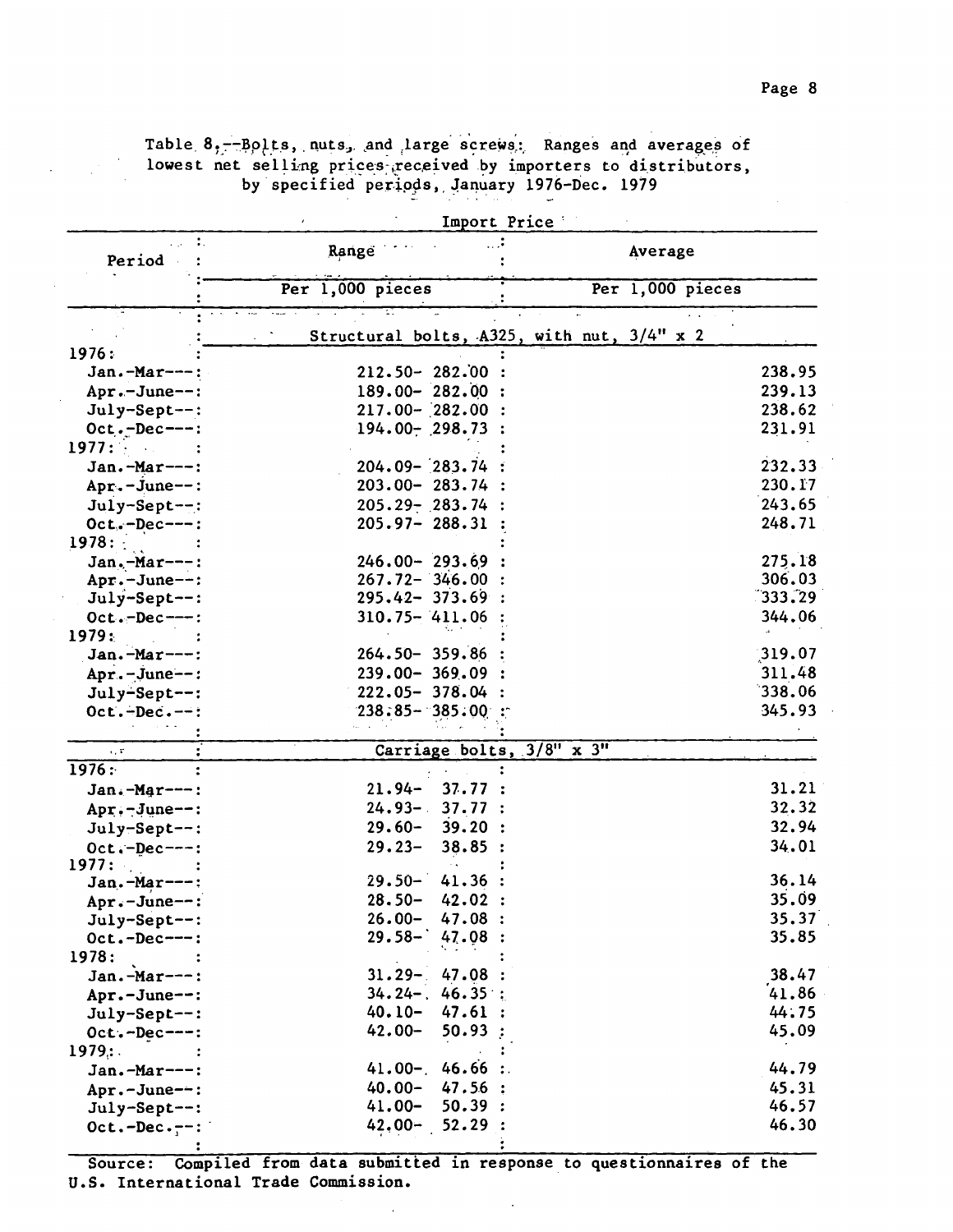#### Library Cataloging Data

United States. International Trade Commission.

Bolts, nuts and large screws of iron or steel : U.S. producers' profits, unfilled orders, inventories, capital expenditures, **and capacity : U.S. importers' unfilled**  orders, inventories, and prices--annual survey 1979. Report to the President on investigation no. 332-103 under section 332 of the Tariff act of 1930. -- Washington : USITC, 1980.

8 p. : ill. ; 28 cm. -- (USITC publication 1052)

"Prepared principally by James M. Brandon and Wanda Tolson."

1. Bolts and nuts. 2. Screws. I. Brandon, James M. II. Tolson, Wanda. III. Title.